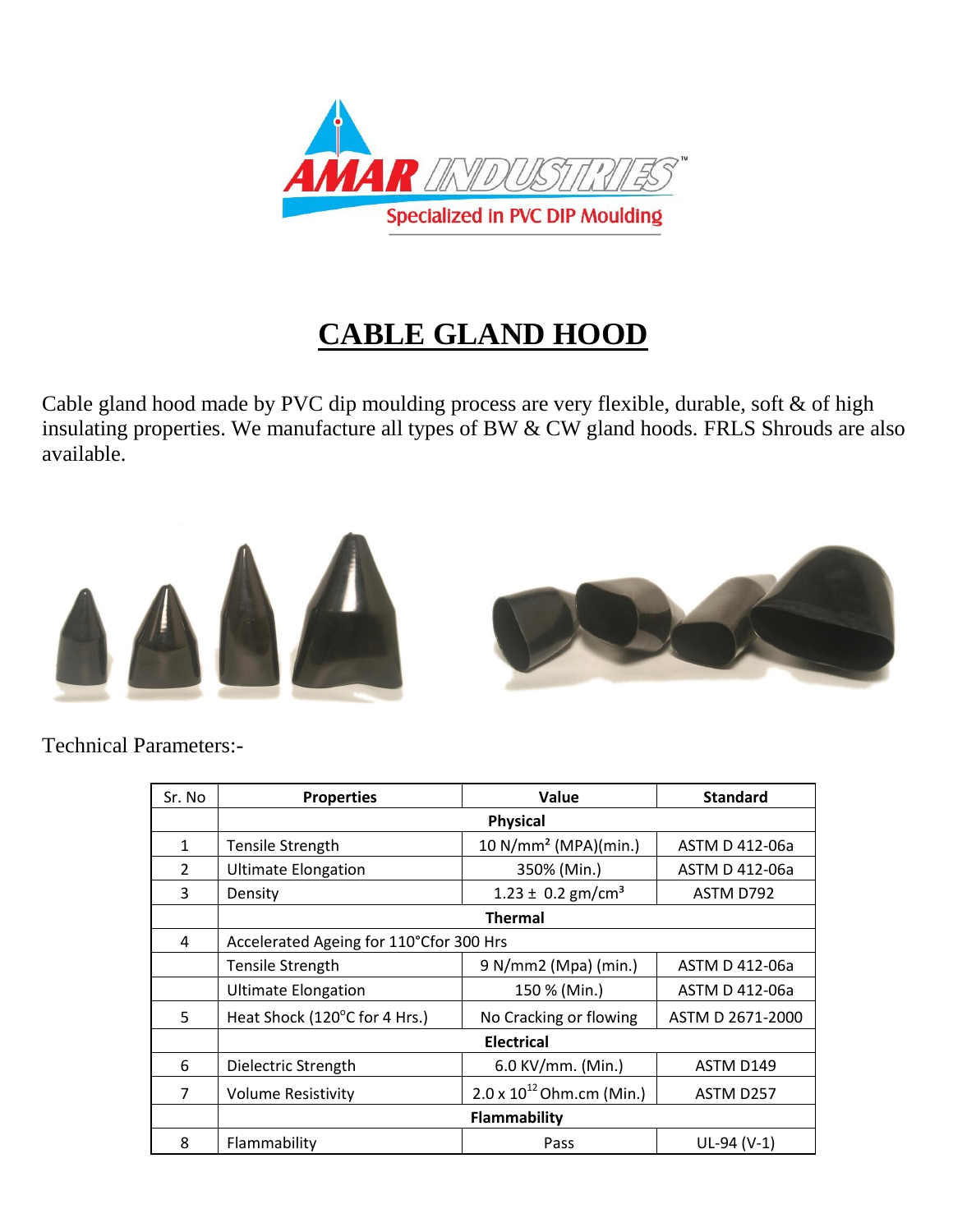

**SIZE CHART FOR GLAND HOOD (BW TYPE)**

| CODE NO | <b>SIZE</b>     | DIA(MM) | LENTH(MM) |     |              |
|---------|-----------------|---------|-----------|-----|--------------|
|         |                 | D       | S         | Τ   | <b>TOTAL</b> |
| 1620    |                 | 20      | 40        | 30  | 70           |
| 1621    | 20 <sub>S</sub> | 21      | 40        | 30  | 70           |
| 1623    | 16L             | 23      | 35        | 40  | 75           |
| 2025    | <b>20 MMS</b>   | 25      | 35        | 45  | 80           |
| 2026    | 20              | 26      | 35        | 45  | 80           |
| 2027    | <b>20 MML</b>   | 27      | 35        | 45  | 80           |
| 2030    | 20 L            | 30      | 40        | 50  | 90           |
| 2533    | 25 S            | 33      | 40        | 50  | 90           |
| 2535    | <b>25 MML</b>   | 35      | 45        | 55  | 100          |
| 2538    | 25 <sub>L</sub> | 38      | 40        | 55  | 95           |
| 4000    |                 | 40      |           |     | 0            |
| 3243    | 32S             | 43      | 50        | 55  | 105          |
| 3246    | 32 L            | 46      | 50        | 60  | 110          |
| 3248    | 32 MML          | 48      | 50        | 60  | 110          |
| 4053    | 40 S            | 53      | 55        | 55  | 110          |
| 4055    | 40 L            | 55      | 55        | 60  | 115          |
| 4058    | <b>40 MML</b>   | 58      | 55        | 65  | 120          |
| 4064    | 50 S            | 64      | 60        | 70  | 130          |
| 5068    | 50 L            | 68      | 60        | 70  | 130          |
| 7100    |                 | 71      | 60        | 70  | 130          |
| 7400    |                 | 74      | 60        | 70  | 130          |
| 6379    | 63 S            | 79      | 70        | 70  | 140          |
| 6382    | 63 MML          | 82      | 70        | 75  | 145          |
| 7595    | 75 S            | 95      | 75        | 80  | 155          |
| 9900    | <b>75 MML</b>   | 99      | 70        | 85  | 155          |
| 75103   | 75 L            | 103     | 75        | 80  | 155          |
| 88113   |                 | 113     | 85        | 110 | 195          |
| 88118   | 88 L            | 118     | 85        | 110 | 195          |

**NOTE: Tolerance +/- 2 mm for Length NOTE: Thickness (t) 1.8 mm +/-0.2mm**